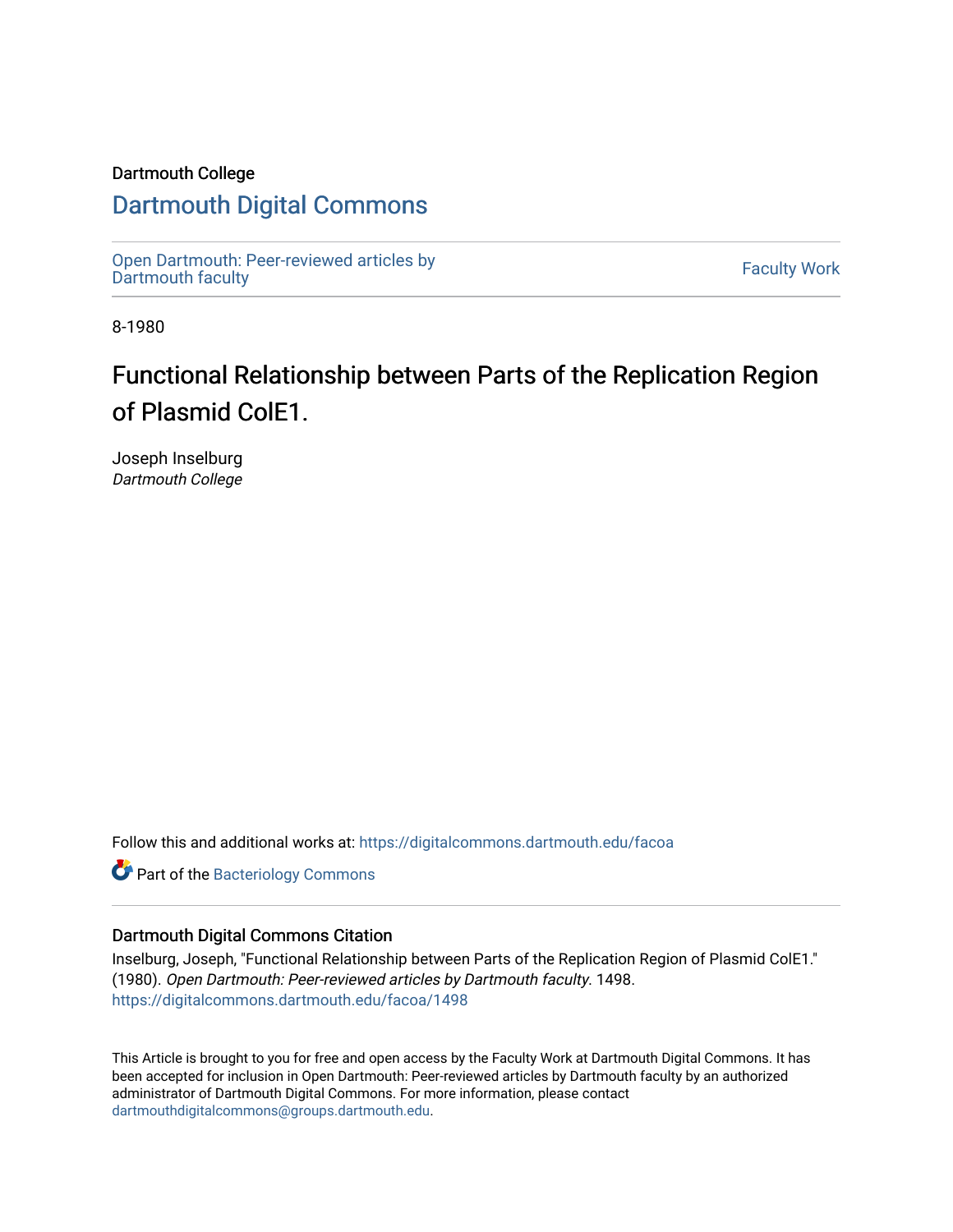## Functional Relationship Between Parts of the Replication Region of Plasmid ColE1

#### JOSEPH INSELBURG

Dartmouth Medical School, Department of Microbiology, Hanover, New Hampshire 03755

The inhibition of plasmid ColEl replication caused by a deletion of the ColEl plasmid replication origin has been previously reported (T. Hashimoto-Gotoh and J. Inselburg, J. Bacteriol. 139:597-619). Evidence is presented showing that restoration of the deleted nucleotide sequence in the precise relationship it normally has to the rest of the replication region is essential for restoration of ColEl replication capability to the deletion mutant.

A 436-base pair region of ColEl plasmid DNA that contains the plasmid replication origin (7, 8) possesses enough information to sustain it as an autonomously replicating multicopy plasmid in Escherichia coli (7). That region, which extends from 16 base pairs to the right (+) of the ColEl replication origin to 420 base pairs to its left  $(-)$ , will be referred to as the *rep* region  $(7, 7)$ 8). We previously isolated <sup>a</sup> chimeric plasmid, pHSG124 (Fig. 1) that is formed by ligating a derivative of ColEl (pDMS630) and a temperature-sensitive replication derivative of pSC101 (pHSG1) (3). Under normal cell growth conditions the chimera exhibits ColEl-type replication (3). Deletions involving the ColEl replication origin and adjacent nucleotide sequences in the ColEl rep region of pHSG124 led to the deletion mutants being replicated by the pHSG1 component of the chimera. The mutant copy number is reduced from 20 to 4 per cell; the plasmid copy number cannot be amplified; and its replication becomes temperature sensitive (3). One such deletion mutant, pHSG210, was shown to have lost the replication origin and between 107 and 184 base pairs adjacent to it in the ColEl rep region (Fig. 1) (3, 4). The block of the ColEl-directed replication process caused by the deletion in pHSG210 could be due to the deletion of information at or near the ColEl replication origin utilized as a site or transcribed or to the disruption of an essential relationship that exists between the information in the deleted part of the rep region and the remainder of the rep region.

In the experiment reported here, <sup>I</sup> ask whether restoring the deleted rep region sequence of ColEl DNA to any part of pHSG210 is sufficient to restore ColEl-mediated replication to that chimeric plasmid (Fig. la) or whether restored information must be restored in the same orientation and with the original continuity it had with the other portion of the ColEl rep region (Fig. lb or c).

The deleted rep region of pHSG210 is contained in a small HaeII endonuclease-generated fragment of ColEl, the HaeII E fragment (Fig. <sup>1</sup> and 2), and the remainder of the rep region is located at the end of an adjacent HaeII endonuclease-generated fragment, the HaeII A fragment (Fig. <sup>1</sup> and 2). The restoration of the deleted sequence could therefore be achieved by reintroducing the HaeII E fragment back into the pHSG210 plasmid. pHSG210 was partially digested with HaeII endonuclease to provide insertion sites for the HaeII E fragment, and ColEl DNA was completely digested with HaeII endonuclease (Fig. 1) to provide both  $HaeII$  E and A fragments. The digested DNAs were mixed and ligated with T4 DNA ligase as previously described (3, 4), and ampicillin-tetracycline-resistant transformants of E. coli strain P678-54 (3, 4) that exhibited stability at high temperatures were selected. Those derivatives of pHSG210 had presumably regained the ColEl replication ability. Plasmid DNAs isolated from 10 transformants were shown to have simultaneously conferred both drug resistances on cells and regained the ColEl-mediated replication characteristics of being temperature resistant and replicating in the presence of chloramphenicol (1). Their sizes were about the same as but usually distinguishable from pHSG210 as determined by agarose gel electrophoretic analysis (data not shown). Variations in the size of the newly formed plasmids were due to deletions caused by more than one HaeII-generated break in the partially digested molecules and by additions of fragments that we presume conferred the ColEl-type replication characteristic of the plasmid.

The plasmids that exhibited temperature-resistant replication were completely digested with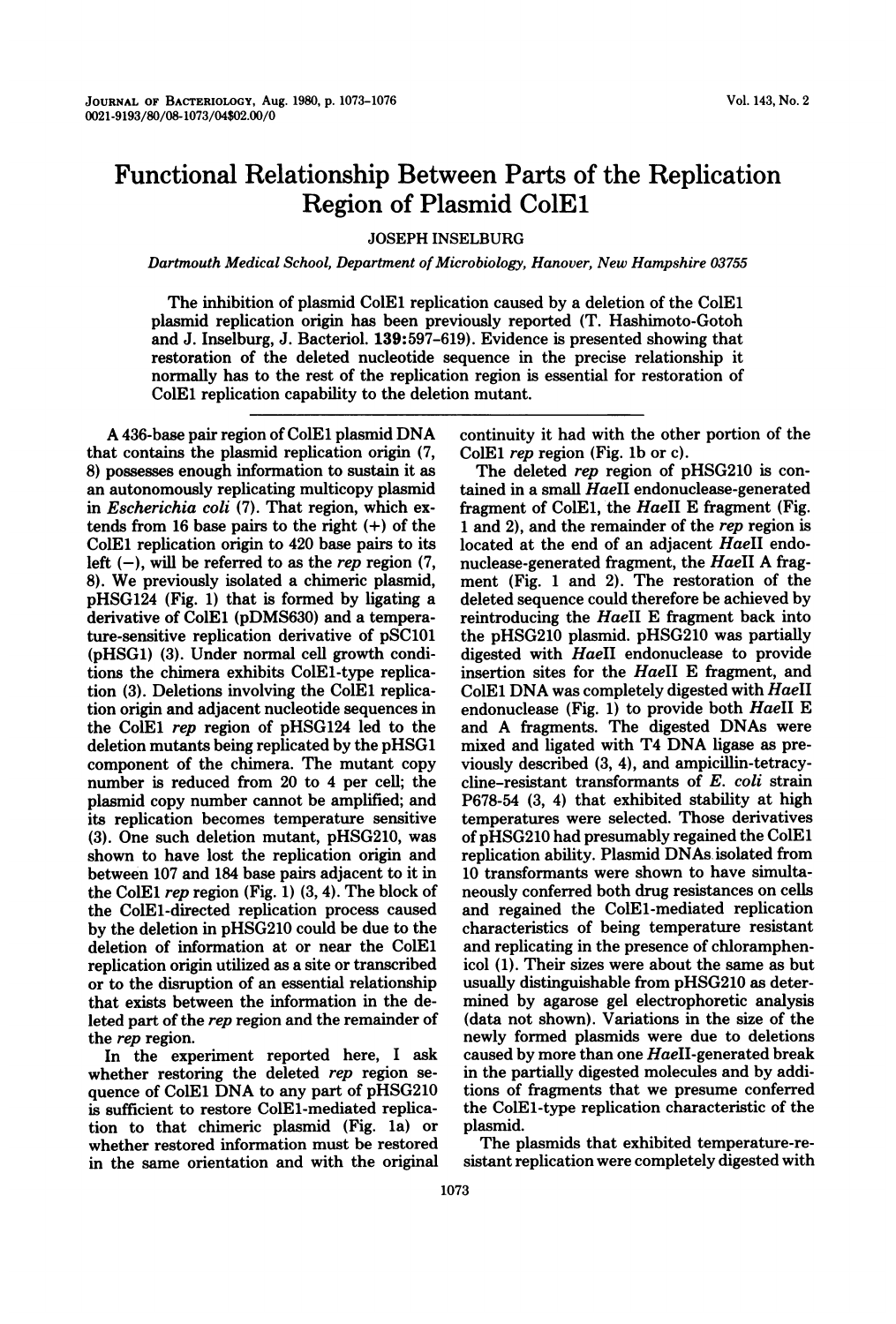

FIG. 1. Diagrammatic representation of the origin of the chimeric plasmid pHSG210 and of the experiment that restores ColEl-mediated replication capacity back to it. pHSG1 is a temperature-sensitive, replication-defective mutation of pSC101 that carries genetic information that confers tetracycline resistance on cells (3). pDMS630 is a derivative of ColEJ containing a Tn3 transposon with the  $\beta$ -lactamase gene that confers ampicillin resistance on the cell carrying the transposon. pHSG124 is a chimera that exhibits the replication characteristics of ColEJ.  $Amp<sup>+</sup>$  and  $Amp<sup>-</sup>$ , the amplifiability of plasmid copy number in the presence of chloramphenicol (1, 3, 4);  $Rep<sup>tr</sup>$  or  $Rep<sup>ts</sup>$ , the temperature-resistant or temperature-sensitive nature of the plasmids replication, respectively.  $\Delta$  and  $\blacktriangle$ , the replication origins of ColE1 and pHSG1 (3), respectively. rep, the replication region of ColE1;  $(\cdots)$ , the portion of pHSG124 deleted in forming pHSG210;  $(\forall)$ , the fused ends of the deletion; Rl, the EcoRI endonuclease-sensitive site. A to F, HaeII endonuclease-generated fragments of ColE1 DNA  $(4, 6)$ ;  $(a)$  the insertion of the HaeII E fragment at some HaeII-sensitive site in pHSG210 other than that one that restores the complete rep region structure; (b) the insertion of only the HaeII  $\overline{E}$ fragment to restore the complete rep region structure; (c) the insertion of both a HaeII A and E fragment to restore the complete rep region structure. Diagrams are not to scale.

J. BACTERIOL.

HaeII endonuclease, and the fragments produced were analyzed electrophoretically to determine whether the plasmids had acquired the HaeII E and or HaeII A fragment of ColE1 (Fig. 3). All the temperature-resistant plasmids isolated had, as predicted, acquired the HaeII E fragment (Fig. 3b-d), and some had acquired the HaeII A fragment as well (Fig. 3b and d). HaeII digests of pHSG210 contained neither a HaeII E fragment nor a HaeII fragment the size of the HaeII A fragment (2) (Fig. 3e). The presumptive HaeII A fragment in some plasmids was further identified by demonstrating that it contained an appropriately located EcoRI-sensitive site (Fig. 1; data not shown). The relationship of the newly inserted HaeII E fragments to either the remainder of the ColEl rep region located in the HaeII A fragment of pHSG210 (Fig. 1b) or to another HaeII A fragment simultaneously ligated to pHSG210 (Fig. lc) was examined by digesting the plasmids with either the TaqI or MboII endonuclease. These enzymes can generate specific ColEl DNA fragments, MboB and TaqA (Fig. 2; Ohmori and Tomizaqa, personal communication) that span the HaeII A-E fragment junction. Those fragments are only formed if the HaeII A and E fragments are joined as in ColEl. The ends of each of those fragments are defined by an endonuclease-sensitive site within the region of the HaeII E fragment deleted from pHSG210 and another site in the HaeII A fragment (Fig. 2). It is seen that the specific  $TaqA$ and MboB fragments are not generated by digestion of pHSG210 (Fig. 3g and r). If the newly acquired HaeII E fragment of the temperatureresistant plasmids has been integrated in the same relation to the HaeII A fragment as it has in ColE1, then both the  $TagA$  and  $MboB$  fragments should be recoverable. That is exactly what is found in endonuclease digests of all the plasmids isolated. In the selected digests shown in Fig. 3h-j and 1, all the mutants contain a fragment the size of a TaqA fragment of ColEl (Fig. 2) which is missing from pHSG210 (Fig. 3g). In the selected digests shown in Fig. 3m-p, all the mutants contain a fragment the size of an MboB fragment of ColEl (Fig. 2) which is missing from pHSG210 (Fig. 3r). The test of the insertion location and orientation by the two enzymes makes an artifactual result caused by the coincidental generation of fragments the sizes of the MboB and TaqA fragments (Fig. 2) very improbable. The result supports the interpretation that restoration of the ColE1-mediated replication to the 10 temperature-resistant replication derivatives of pHSG210 was caused by the reestablishment of a complete ColEl rep region in the plagmid and not the random inser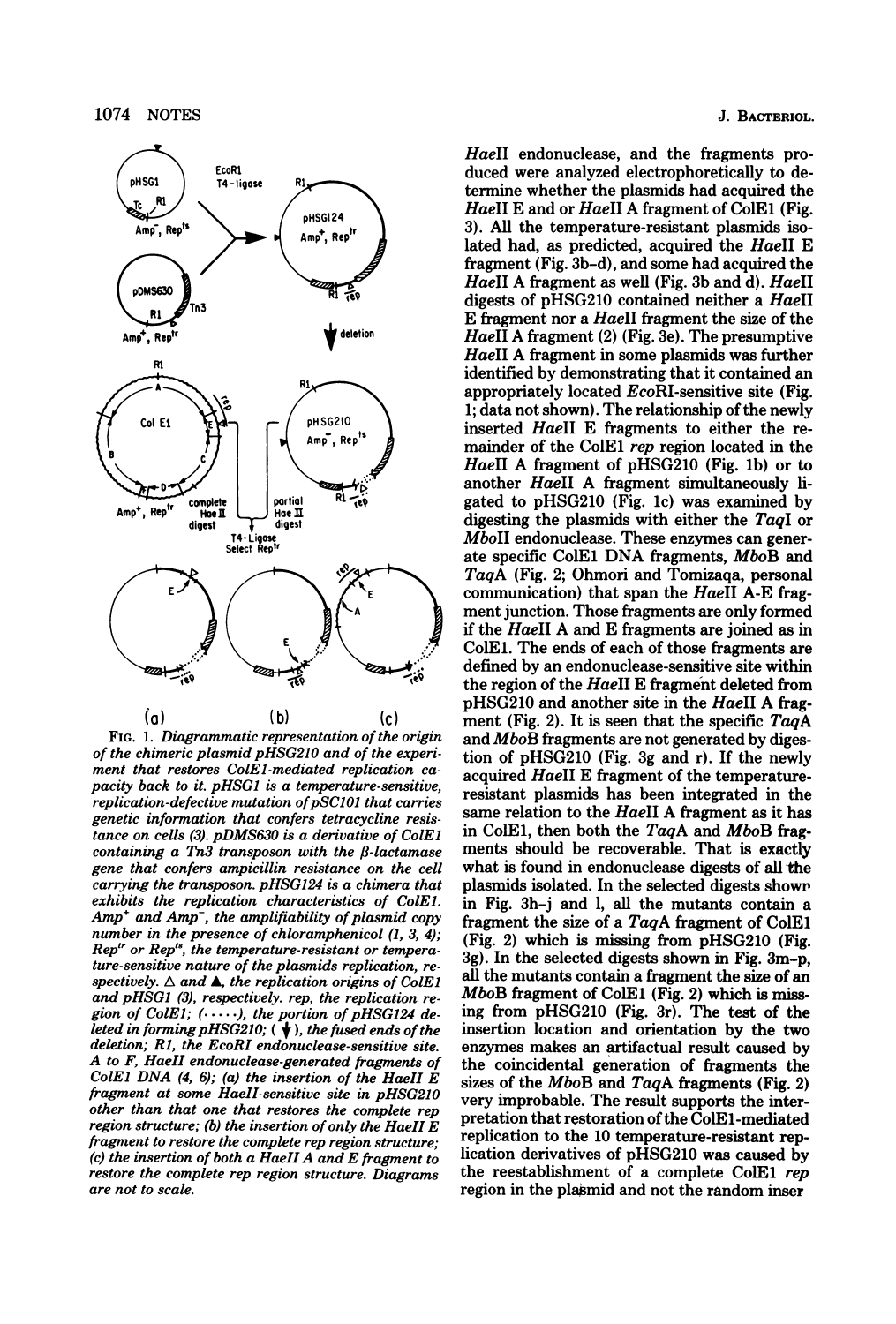

FIG. 2. Diagrammatic representation of some endonuclease-sensitive sites in pHSG124 used to determine the site of insertion and the orientation of the ColEl HaeII E fragment in pHSG210 derivatives. The location of endonuclease-sensitive sites shown are EcoRI, HaeII (T), MboII (M) (Ohmori and Tomizawa, personal communication), and TaqI (T) (Ohmori and Tomizawa, personal communication). Only all the EcoRIsensitive sites are shown. The HaeII A fragment of ColE1 (Fig. 1) is split by inserting a DNA segment into the ColE) EcoRI site. The terms Al and A2 represent those parts of the HaeII A fragment generated by its cleavage with EcoRI endonuclease (6, 8). The deleted portion of pHSG210 (·····) which terminates between<br>base pair –107 and –184 in the HaeII E fragment (4) leaves the HaeII-sensitive site at base pair –185 intact but removes both the MboII- and TaqI-sensitive sites in the HaeII E fragment. The MboB fragment contains 663 base pairs, and the TaqA fragment contains ca. 1,145 base pairs (Ohmori and Tomizawa, personal communication). "ori" is the replication origin of ColE1 identified as base pair  $+1$  (8).

tion of the HaeII E fragment. In those plasmids that had only acquired the HaeII E fragment (e.g., Fig. 3c), that fragment must be inserted at the HaeII A-E fragment junction in the same orientation as that of the wild type (Fig. lb). In those plasmids that had acquired both a HaeII A and E fragment (e.g., Fig. 3b and d), these data do not permit the distinction between the models "b" and "c" in Fig. 1, but the restoration of the wild-type relation of the rep region in the joined HaeIIA and E fragments must have occurred. The result therefore strongly supports the interpretation that the failure of pHSG210 to exhibit ColEl-mediated replication is not simply due to the deletion of the ColEl replication origin or the loss of direct expression of information restricted to the HaeII E fragment of ColEl. The result suggests that expression of ColEl-mediated replication requires the maintenance of an essential specific relationship between the information defined by the deleted portion of the rep region in the HaeII E fragment and the part of the rep region in the HaeII A fragment. It can not be decided at this time if the essential specific relationship effects a transcriptional process crossing the HaeII-sensitive site at the HaeII A-E fragment junction or a structural relationship that, for instance, effects the expression of the ColEl replication origin. As a number of reports indicate that a ColEl plasmid polypeptide is not essential for ColElmediated plasmid replication (2, 5), the latter